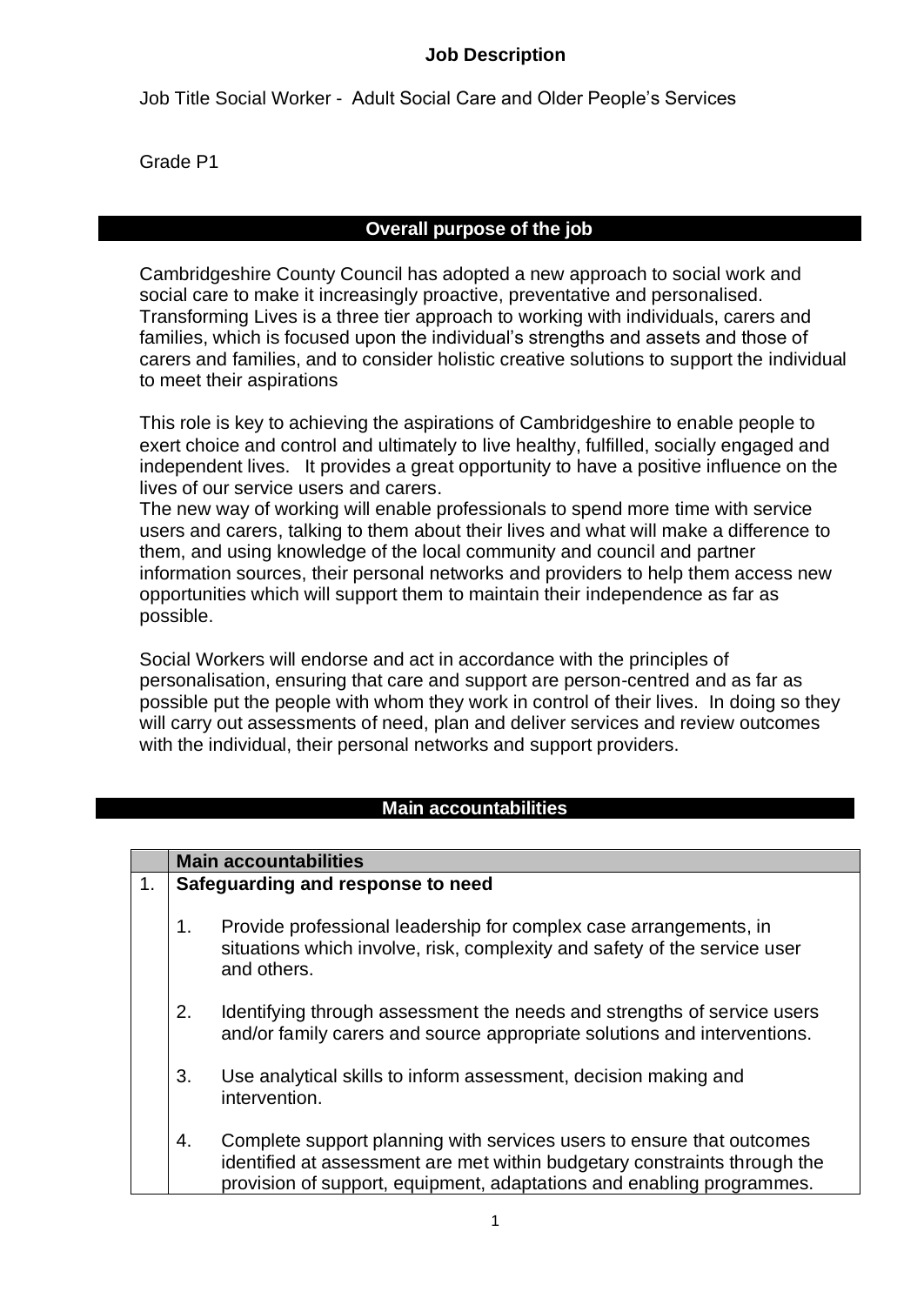|    | 5.  | Identify and take a professional lead on adult safeguarding issues where<br>abuse or neglect is suspected.                                                                                                                                                    |
|----|-----|---------------------------------------------------------------------------------------------------------------------------------------------------------------------------------------------------------------------------------------------------------------|
|    | 6.  | Take a professional lead and oversee cases of individuals who lack<br>capacity to agree to or plan their care, undertake proportionate<br>assessment in accordance with current Adult Social Care legislation<br>including MCA and best interest assessments. |
|    | 7.  | To provide more specialist social work practice skills and knowledge to<br>make independent decisions and support situations in which risk,<br>ambiguity or complexity is greatest.                                                                           |
|    | 8.  | To act as the lead professional to services users and their carers and<br>families to enable them to retain, as far as possible, choice and control of<br>their lives.                                                                                        |
|    |     | To provide written and verbal reports, appropriate for courts and other legal<br>purposes, which are concise, informative and based on complex evidence to<br>support problem solving and resolution.                                                         |
|    | 9.  | Support in safeguarding process to assess and manage risk, knowing how<br>to intervene proportionately and ensuring people are protecting from harm,<br>while protecting their human rights                                                                   |
|    | 10. | Assess and manage risk, knowing how to intervene proportionately and<br>ensuring people are protected from harm, whilst protecting their human<br>rights.                                                                                                     |
|    |     |                                                                                                                                                                                                                                                               |
| 2. |     | <b>Partnership Working</b>                                                                                                                                                                                                                                    |
|    | 11. | Represent Cambridgeshire County Council at a community level and by<br>working jointly with key partner agencies to enable independence and<br>source appropriate solutions for service users.                                                                |
|    | 12. | To contribute to the development of integrated services and policy and to<br>promote new ways of developing service user care, taking account of<br>resource constraints and national initiatives.                                                            |
| 3. |     | <b>Professional Development</b>                                                                                                                                                                                                                               |
|    | 13. | Maintain and update knowledge regarding social policy and social work<br>practice and be fully informed of organisational policy and procedures and<br>relevant legislation, acting as a resource for the team and helping to<br>develop others.              |
|    | 14. | To take a key role in promoting and developing service user<br>empowerment, and recognise diversity and anti-discriminatory practice in<br>all professional practice in the team.                                                                             |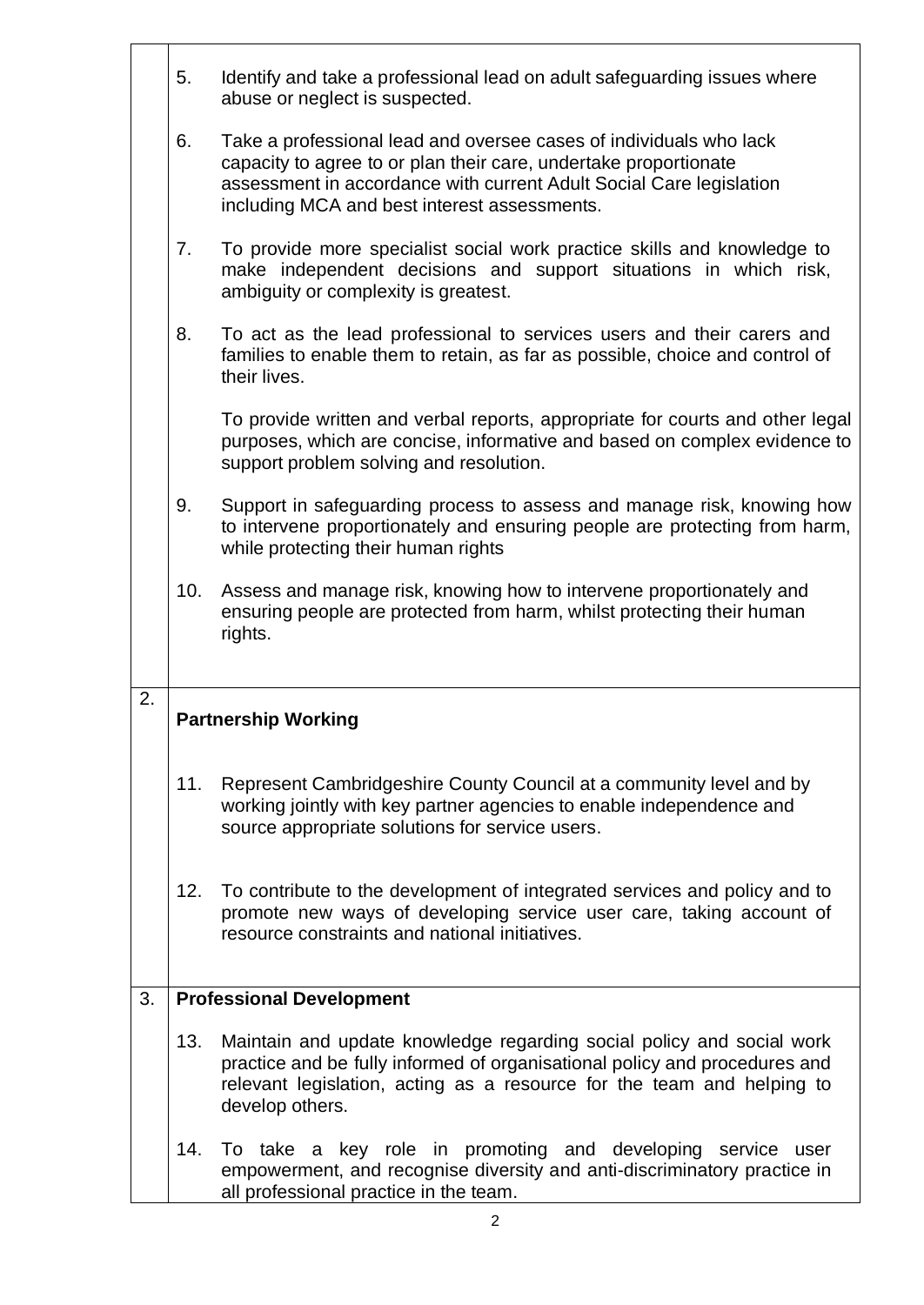|    | 15.<br>16.                                           | To take responsibility for own professional development and record CPD<br>Share knowledge and expertise with peers to support the development of<br>a confident and skilled workforce.                    |  |
|----|------------------------------------------------------|-----------------------------------------------------------------------------------------------------------------------------------------------------------------------------------------------------------|--|
|    |                                                      |                                                                                                                                                                                                           |  |
| 4. | <b>Professional Values, Behaviours and Standards</b> |                                                                                                                                                                                                           |  |
|    |                                                      | 17. Carry out duties in a timely and responsive manner, in line with HCPC<br>Standards, the Professional Capability Framework and CCC's behaviours<br>- working together, integrity, respect, excellence. |  |
|    | 18.                                                  | Keep and maintain accurate service user records, in line with professional<br>requirements and departmental recording methods.                                                                            |  |
|    | 19.                                                  | Is an ambassador for the profession internally and externally                                                                                                                                             |  |
|    |                                                      |                                                                                                                                                                                                           |  |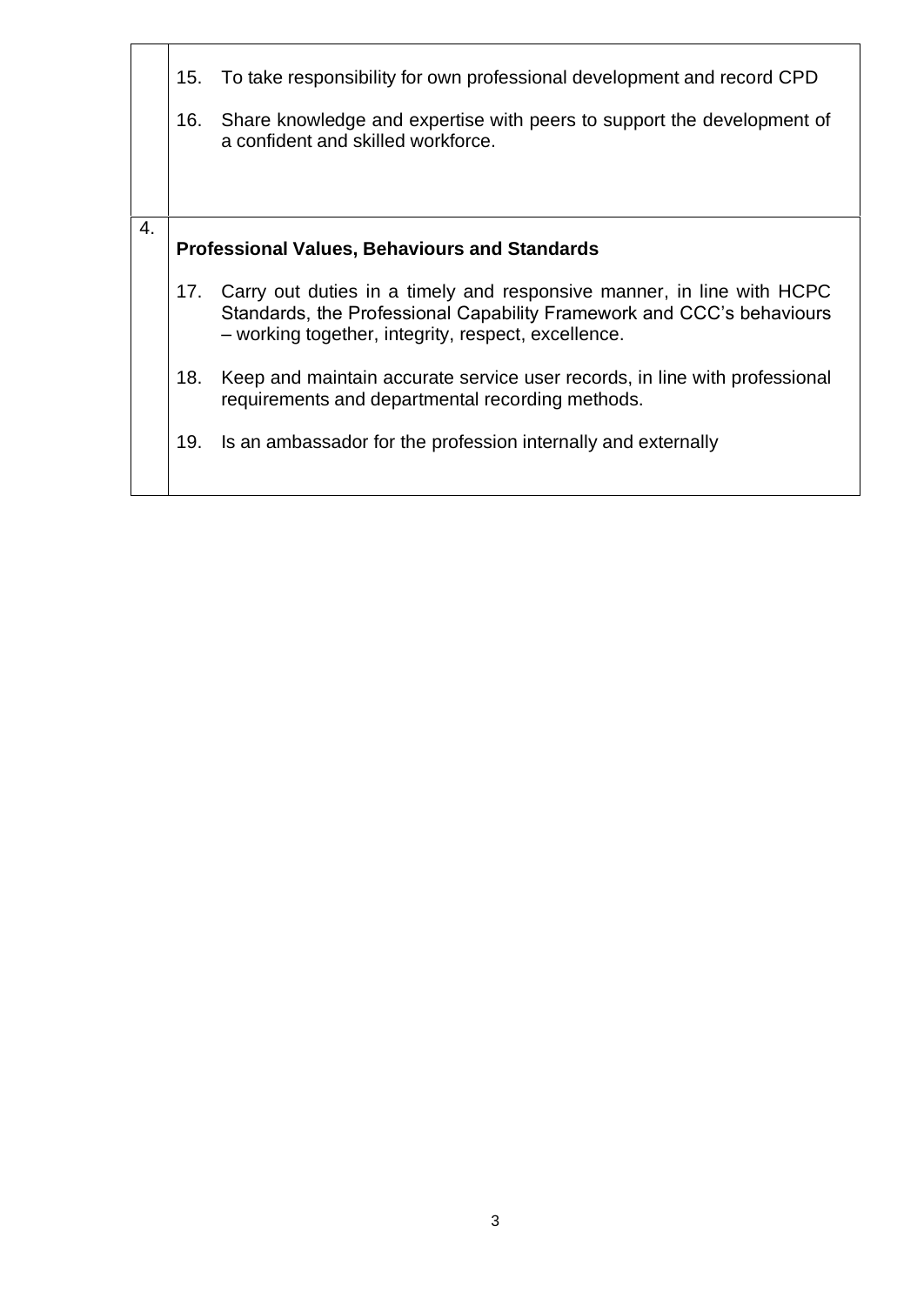# **Qualifications, knowledge, skills and experience**

Minimum level of qualifications required for this job

| <b>Qualifications Required</b>                                                                                                                                       | <b>Subject</b>                                                                                                              | <b>Essential/</b><br><b>Desirable</b> |
|----------------------------------------------------------------------------------------------------------------------------------------------------------------------|-----------------------------------------------------------------------------------------------------------------------------|---------------------------------------|
| Recognised Social Worker qualification<br>Degree level qualification -<br>Relevant specialist post qualifying and<br><b>Social Care</b><br>or post graduate training |                                                                                                                             | Е                                     |
|                                                                                                                                                                      | <b>Current HCPC registration</b>                                                                                            | Е                                     |
|                                                                                                                                                                      | Actively undertake a specialist role eg<br>Practice Educator or AMHP or<br>agreement to undertake within the first<br>year. | Е                                     |
|                                                                                                                                                                      | <b>Approved Mental Health Practitioner</b>                                                                                  | D                                     |
|                                                                                                                                                                      | Best Interest Assessor (BIA)                                                                                                | D                                     |

#### Minimum levels of knowledge, skills and experience required for this job

| <b>Identify</b>                                                                                                                                    | <b>Describe</b>                                                                                                                     | <b>Essential/</b><br><b>Desirable</b> |
|----------------------------------------------------------------------------------------------------------------------------------------------------|-------------------------------------------------------------------------------------------------------------------------------------|---------------------------------------|
| <b>Knowledge</b>                                                                                                                                   |                                                                                                                                     |                                       |
| Proven knowledge, experience and understanding of needs of<br>vulnerable adults including environmental factors and risk and<br>protective factors |                                                                                                                                     | E                                     |
| complex information                                                                                                                                | Proven previous experience of summarising, analysing and evaluating                                                                 |                                       |
| procedures.                                                                                                                                        | Knowledge of relevant safeguarding legislation, statutory guidance and                                                              |                                       |
| solving to maximise independence.                                                                                                                  | Knowledge of the personalisation agenda – applying creative problem                                                                 |                                       |
|                                                                                                                                                    | Knowledge and awareness of issues relating to communities from<br>different racial and cultural backgrounds and Equal Opportunities |                                       |
| <b>Skills</b>                                                                                                                                      |                                                                                                                                     |                                       |
| Ability to write concise reports and have excellent verbal<br>communication skills                                                                 |                                                                                                                                     | E                                     |
| families                                                                                                                                           | Ability to create a rapport and build relationships with clients and their                                                          |                                       |
| case work                                                                                                                                          | Ability to prioritise tasks, manage own workload and be accountable for                                                             |                                       |